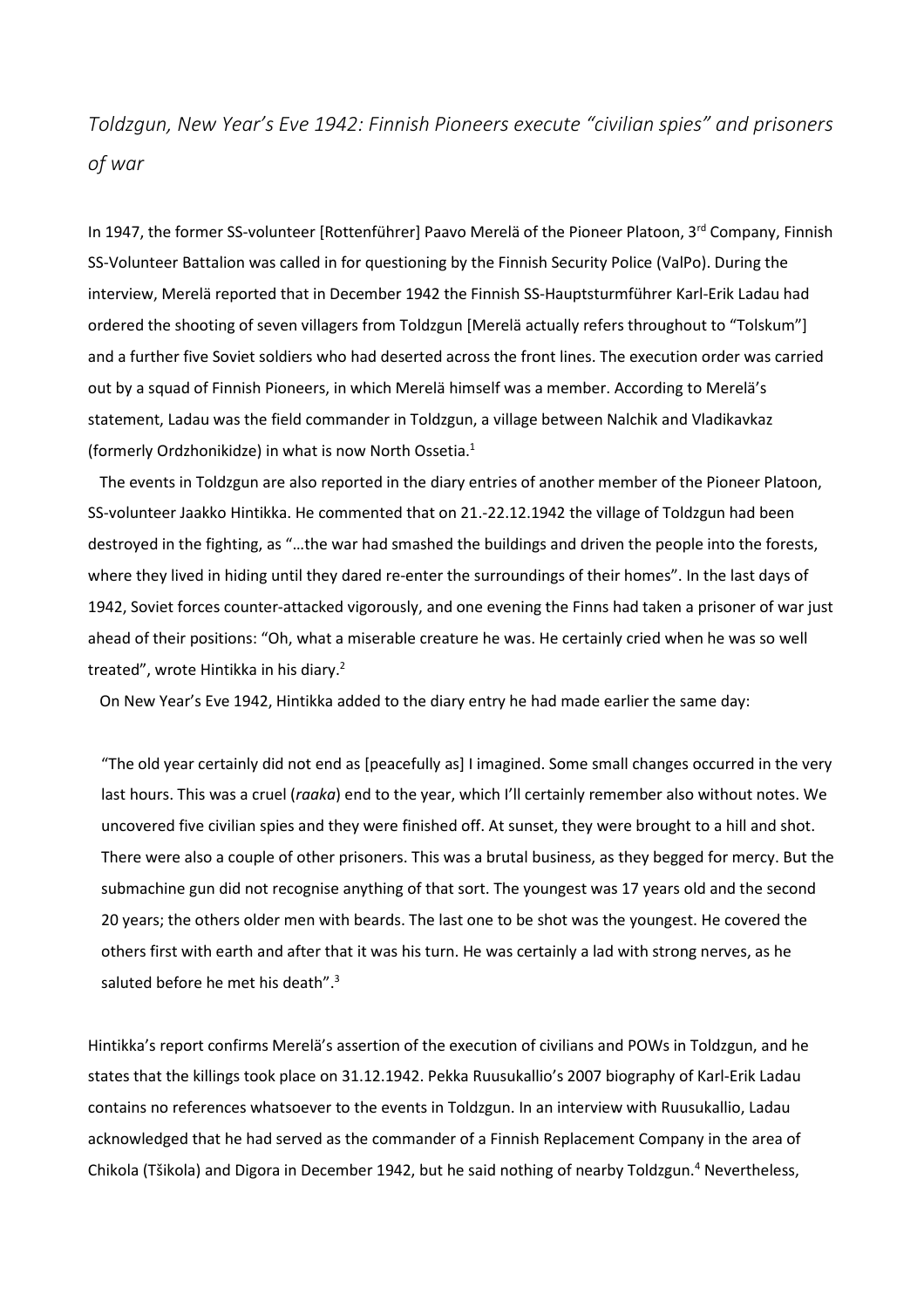Ladau's Finnish military service record card mentions Toldzgun (some ten kilometres west from Chikola) in the list of places where he was in action.<sup>5</sup>

 One might have thought that the battles fought in the Chikola – Toldzgun – Digora region around the turn of 1942-1943 would have stayed long in the memory, particularly for Ladau as the acting commanding officer of a Finnish SS-volunteer battalion, for they represented a kind of culmination or high-water mark of the Nazi German Eastern Offensive. In Northern Ossetia, the Red Army managed to win a decisive victory that instigated the withdrawal of German forces – including the Finnish SS-volunteer Battalion. By year's end, the greater part of SS-Division Wiking had already been sent to assist Field Marshal Friedrich Paulus's 6<sup>th</sup> Army, which was surrounded and trapped outside Stalingrad by the Soviets' Operation Uranus. The Finns had been left to hold up the Red Army attack and to secure the safe withdrawal of the main force of SS-Division Wiking. There is no mention of the Toldzgun executions in the writings of Unto Boman (later Unto Parvilahti), Jukka Tyrkkö, and Mauno Jokipii. Historian André Swanström raised the subject based on the transcript of the 1947 interrogation of SS-volunteer Paavo Merelä.<sup>6</sup>

 In October 2019, at the request of the Finnish National Archives, an interview team led by I.V. Boyevaya, Vice-Dean of the History Faculty at the North Ossetian State University in Vladikavkaz, carried out an enquiry into the events in the village of Toldzgun at the end of December 1942. The commission to the History Faculty was formally passed down by the State University's Vice-Rector for External Affairs and Development, Dr. Alan Uadati. The study was based on archive research and an interview with Hadziret Sandirovich Hamitsayev (b. 1924). Prior to undertaking the study, the journalist L.S. Dsoblayeva had written a piece on the subject in *Iraf*, the main newspaper in the Irafsky Raion (administrative district) of North Ossetia. The article appealed for anyone recalling the German occupation in the early 1940s to contact the NOSU team. Hadziret Sandirovich Hamitsayev's father, brother, and uncle were among those executed in Toldzgun. Hamitsayev himself was on military service at the time, according to a certificate from the Military Commissar of the Irafsky and Digorsky districts, and he did not witness the incident. He reported that local police officers in Toldzgun arrested the Hamitsayevs and two other villagers and handed them over to the Germans (i.e. to the Finns, wearing German uniforms).<sup>7</sup>

Before their imminent departure from the village, members of the Pioneer Platoon from the 3<sup>rd</sup> Company, Finnish SS-Volunteer Battalion were ordered, late in the evening of 31.12.1942, to execute (by submachine gun) five villagers whom Hintikka describes in his diary as "civilian spies". According to death certificates taken from the Irafsky district registers on 13.11.2019 and a list of persons drawn up for a planned memorial/statue proposed in 1989 by the then chairman of the Toldzgun Rural Council H. F. Tagayev, the victims were:

1. Dumbul Ivanovich Gabeyev (b. 1916). Member of the Communist Party and secretary of the party committee in the "Toldza" farm collective.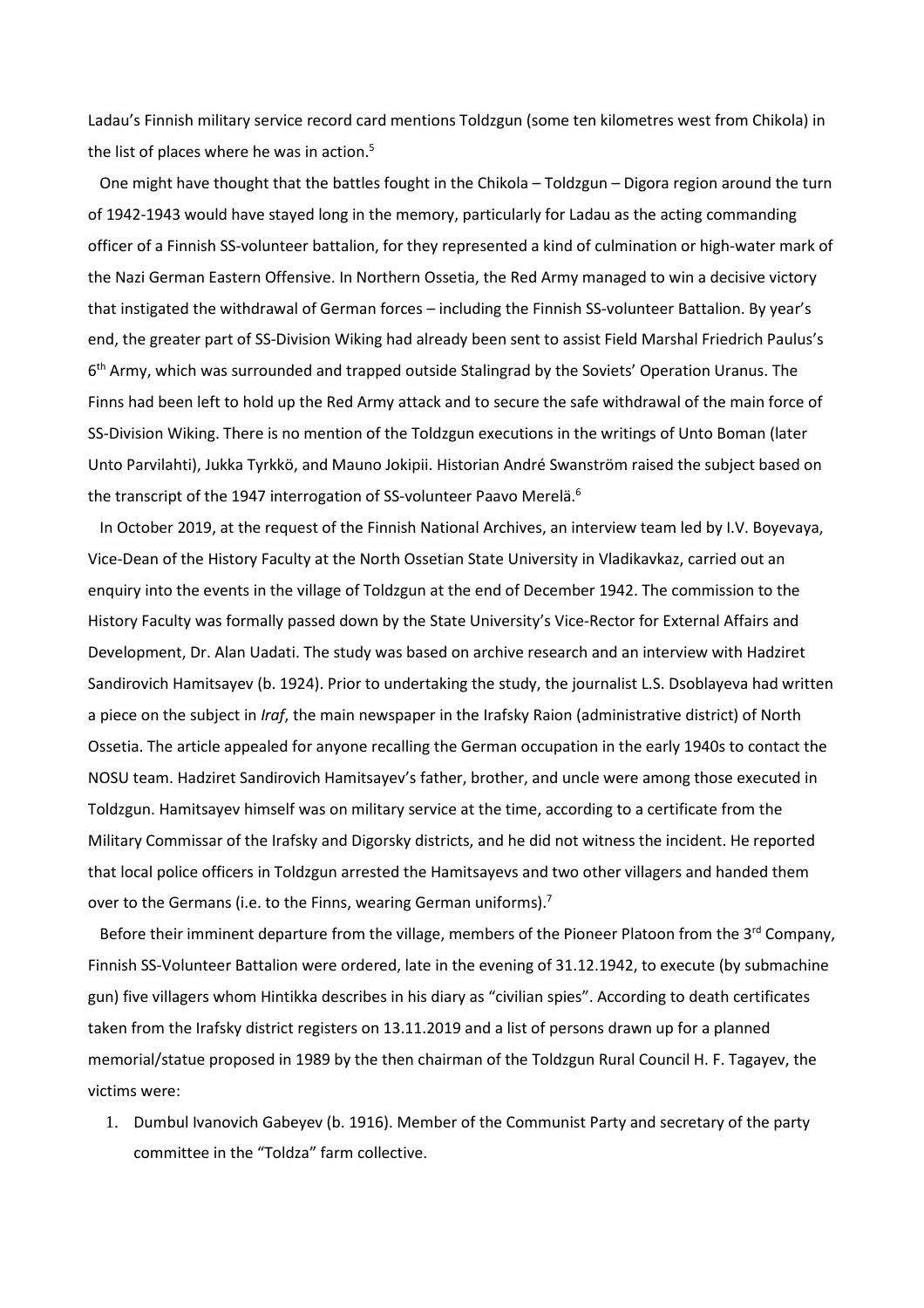- 2. Gubu Buznevich Hortiyev (b. 1902). Member of the Communist Party, farm collective member, brigade leader in the Polevodstvo Brigade (*brigada* – a division within a Soviet collective farm).
- 3. Danil Orazmagovich Hamitsayev (b. 1890). Communist, active member in the local farm collective.
- 4. Sandir Orazmagovich Hamitsayev (b. 1888). Took an active part in the post-revolutionary Russian Civil War in the early days of the Soviet Republic.
- 5. Vladimir ("Plan") Sandirovich Hamitsayev (b. 1926). Member of the Komsomol (Young Communist League) in the "Toldza" farm collective.

The list of persons also notes that in addition to the named villagers, the German-Fascist troops shot two unknown Red Army members. According to information gleaned at interview, their names were Sergeant Yevgeny Durnev and Private Anatoly Malichenko. The details of the dead individuals match with the description in Jaakko Hintikka's diary entry. Vladimir "Plan" Hamitsayev was the 17-year-old boy referred to, while Sandir Hamitsayev was presumably his father and Danil Hamitsayev his uncle. $8$ 

 Merelä referred in the 1947 ValPo interrogation to seven villagers and to a further five Red Army deserters. It nevertheless appears that these were one and the same incident, unless of course five other POWs were shot in the village of Toldzgun in addition to the seven persons mentioned above. Hintikka's account is the most reliable Finnish source, since he has written down his description of the executions in his diary immediately after the action took place. Merelä spoke of the incident only nearly five years after the fact, and at the time of his being questioned he was not enjoying full civil rights (owing to a prior conviction: Finnish penal law previously carried a collateral "loss of civil rights and capacities" element in addition to fines or possible incarceration for offences). As with many veterans, Merelä had been a heavy drinker during the war, and after the war he was traumatised and an alcoholic. On 12.6.1945, he was found guilty of aggravated robbery by the Helsinki District Court, and he was sentenced to four months' imprisonment. The offence in question involved Merelä, who was drunk at the time, stealing a bottle of spirits and 588 Finnish markka in cash from another man, similarly intoxicated, whom he encountered in a Helsinki park. While still in uniform in 1944, Merelä had twice been detained and confined to barracks for drunkenness.<sup>9</sup>

 Merelä is the only source for the involvement of Capt. Karl-Erik Ladau in the executions. Since the Finnish battalion was preparing for withdrawal the very next day, the decision was taken quickly. There were no trials or hearings for those alleged to have been acting on behalf of the enemy. Consequently, we are also unable to judge what sort of acts against the occupying forces the executed villagers and POWs may have been guilty of. One puzzling aspect that stands out particularly is that earlier Finnish memoirs and research papers have been conspicuously silent on the executions in Toldzgun, even though one might assume the